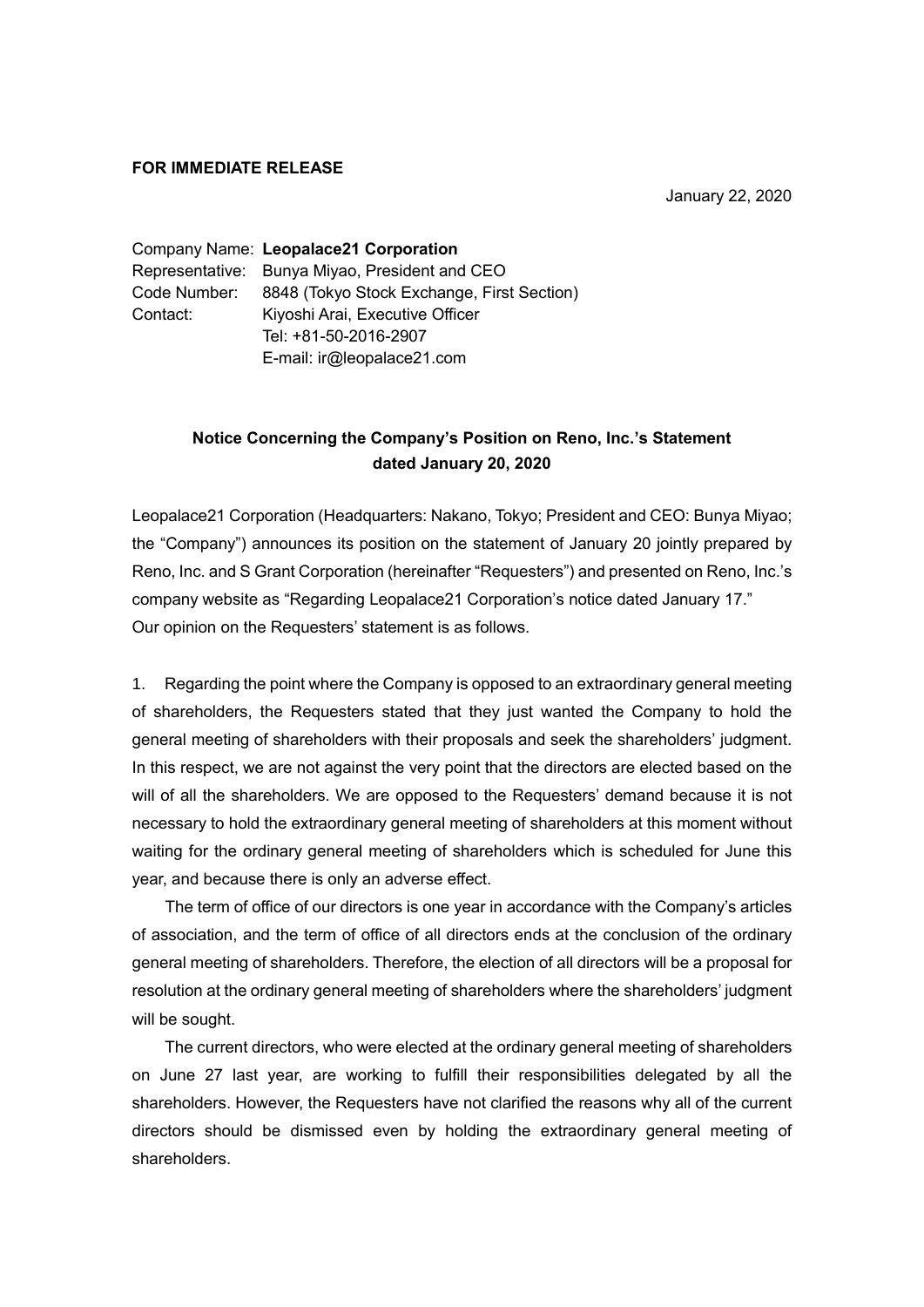2. In the section entitled "Suspension of preparing drastic reform proposals, including business collaboration and restructuring, and concerns about impact on business performance," the Requesters stated that they did not receive the counterproposals, nor even the thoughts for the future of the Company and the businesses, and as a result, they were unable to confirm the Company management's attitude of sincere efforts in having dialogues with them, they decided to demand for calling an extraordinary general shareholders meeting. However, the Requesters' demand has been only business divestitures including those that take the form of company splits, which was clearly mentioned in the statement dated January 17, 2020 by the Requesters, "Regarding Our Thoughts on the Businesses of Leopalace21 Corporation."

In response to their demand, we have explained that we need to deliberate all alternative measures that benefit our stakeholders and shareholders, including business collaboration and restructuring.

Nevertheless, we were further asked to get the Requesters and other related parties involved in the Company's planning process of preparing drastic reform proposals. As the directors assume management responsibility on behalf of all the shareholders, we did not consider it proper to allow only such a major shareholder's involvement and declined the request. As a result we were requested to hold the extraordinary general meeting of shareholders.

The Requesters are making the request of holding an extraordinary general meeting of shareholders only as a means to carry out "dismantlement" of the Company's businesses. It is obvious that allowing such an abuse of shareholders' right would interfere with the consideration of drastic reform proposals for running the businesses, and would also have a significant adverse impact on our business operations during the busiest season. In order to fulfill the directors' duties, the directors are opposed to holding the extraordinary general meeting of shareholders.

3. In the section entitled "Opinions on the proposal for resolution of dismissing all the Board members and electing the three Board members recommended by the Requesters," the Requesters stated that it was strange for the present Board members to determine not to hold the general meeting because they are opposed to the proposal for their own dismissal, whereas it is the shareholders who make the judgment.

However, the current director should fulfill their responsibilities delegated by all the shareholders at the ordinary general meeting of shareholders held in June last year. Therefore, the Board of Directors is opposed to the Requesters actions – they proposed the